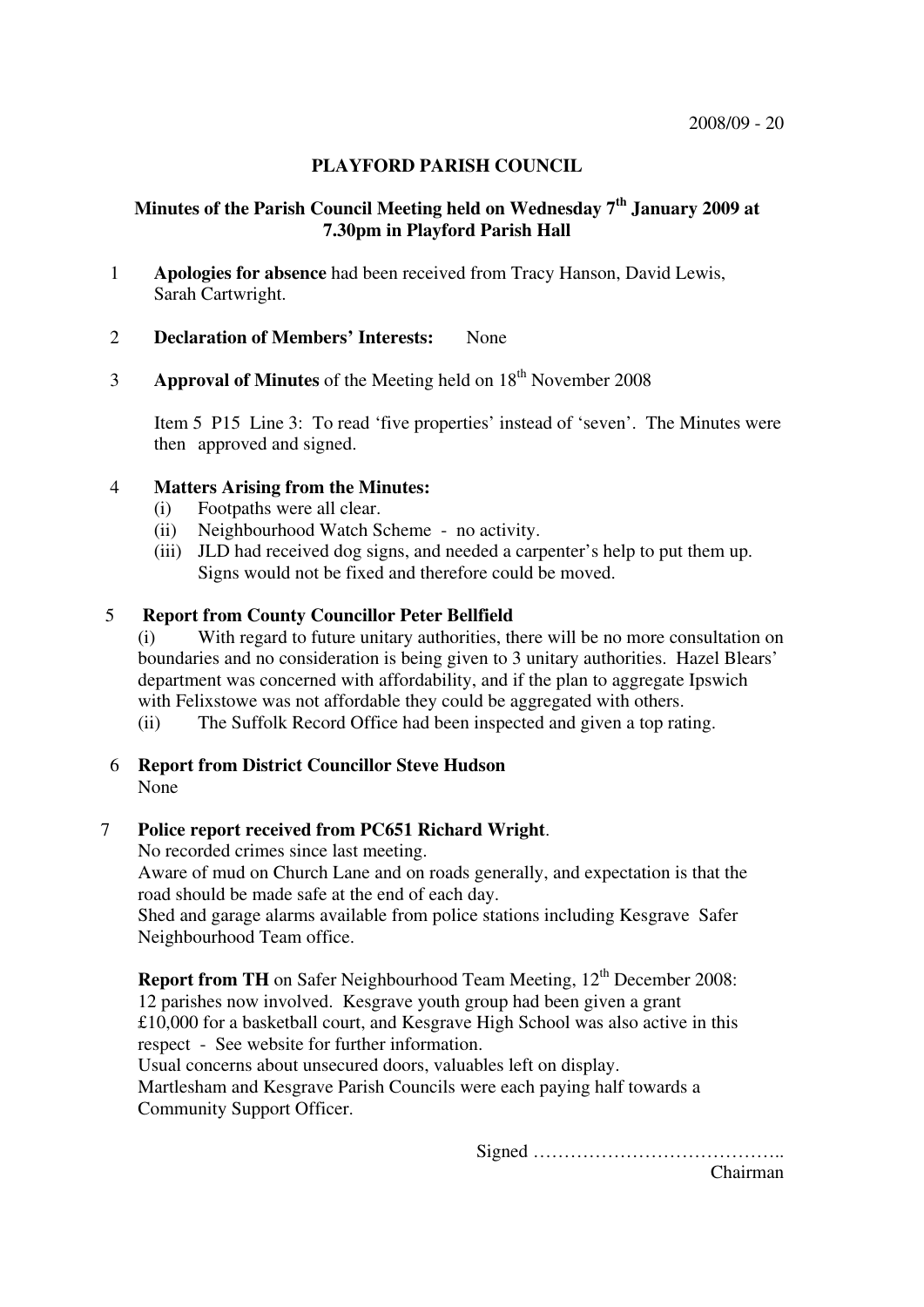### 8 **Planning application CO8/1854 - Grundisburgh Burial Site**.

Officers were recommending acceptance with the one variant, namely that area A must be fully reserved before areas B and C are activated. There had been 350+ individual objections. Environment agency views re pollution suggested that there should not be a problem and that water would not be polluted. CL still believes pollution will be a risk. JLD will attend  $8<sup>th</sup>$  Jan meeting. Has spoken to Guy Hartfall who will be the individual opposing approval, together with one representative from each parish. JLD will attend and proposes to agree with all other parishes re contamination and deterioration of environment, and lack of conviction about Highways report that traffic through Tuddenham won't be a problem; but in particular, that the change of use of agricultural land is against council's policy which states that change of use should not be allowed except for overwhelming need. There is no evidence that this site is necessary. It will not be a woodland site for many years. If adverse public opinion is ignored it will make a fool of 'local consultation'. CL concerned about active badgers on site. Councillor Bellfield will speak at the meeting on Grundisburgh's behalf and propose that there are other sites that would be more suitable, and emphasise County Council concern about traffic levels. TH felt that the application should be turned down and then go to appeal, when proposers and consultants could be cross questioned.

High Meadows - no planning permission had been sought for the fence. TH felt the fence was obtrusive. JLD proposed this should be left with the officers and the committee meeting in February and this was agreed.

### 9 **Parish Plan**

 TH will circulate an up-to-date report in the next few days, with action proposed for the 3 parishes. There is a meeting on 14<sup>th</sup> January which JLD can't attend. (*Since then JLD did attend.)*

 TH felt there were items that should be separated out as they had particular regard to Playford. It was agreed that Ann Seward should be invited to next Parish Council Meeting. JLD emphasised that final decisions did not rest with Parish Plan committee

### 10 **Local Development Framework**

 Decision re bulk of new housing is as previously reported, ie most housing would be in eastern part of Ipswich and would be on one site not five sites as originally proposed. This would be at Martlesham with BT involvement.

JLD explained that a hierarchy of parishes had been devised:-

 (1) Major centres. ie towns - key service centres ie settlements providing major services

(2) Local - providing three discrete services; and finally

(3) Other villages with few facilities.

Signed ……………………………………..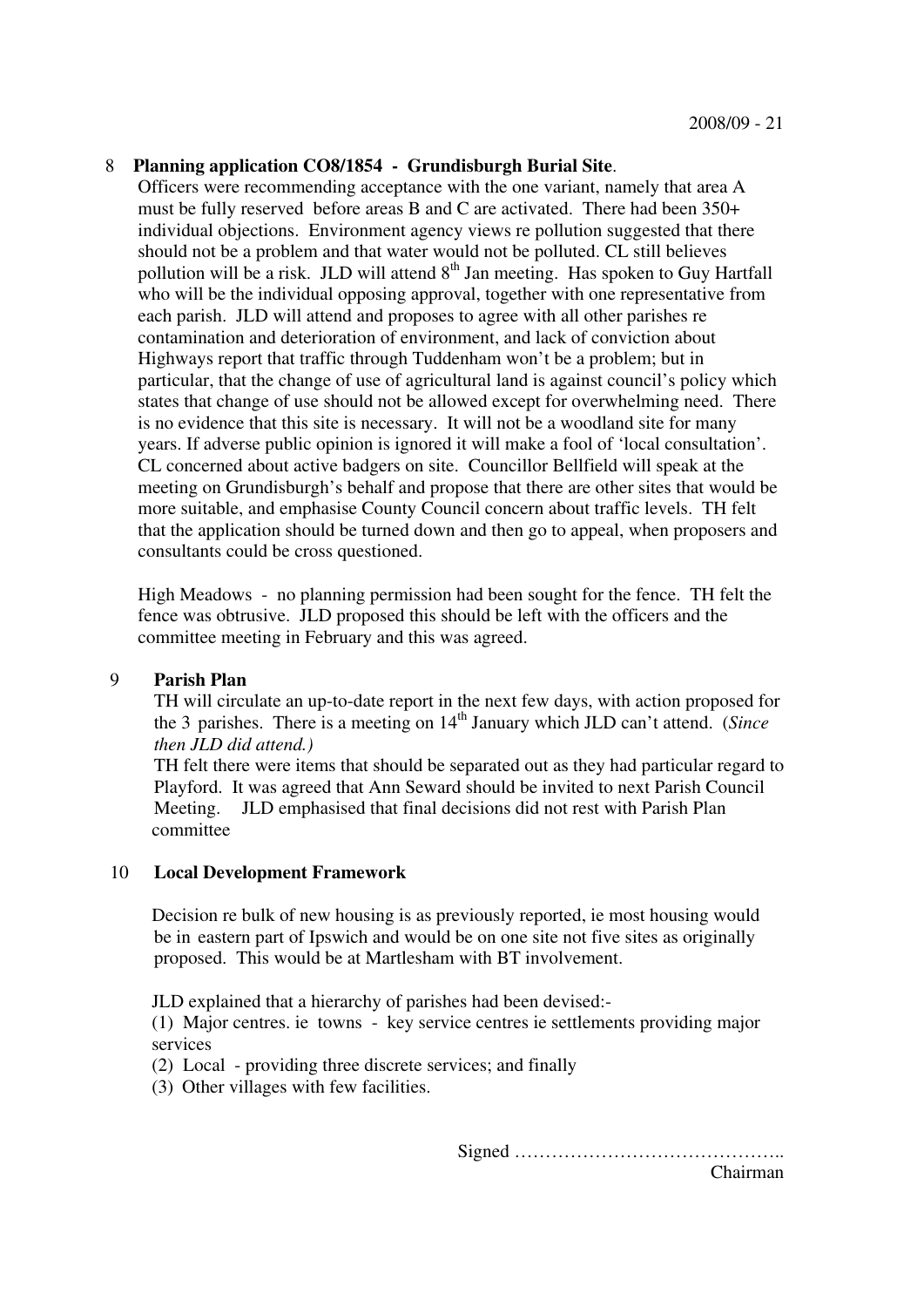But Playford has access to other facilities and perhaps we should not restrict our development. A slightly bigger village would make for a livelier community. Village envelope had been wrongly drawn and a case could be made on the basis of the accessible school and two pubs. It was agreed that JLD would circulate a possible submission to L.D.F. for consideration of council members.

# 11 **Local Government Review: Boundary Committee**

Nothing to add.

# 12 **Highways**

 Church Road has been cleaned. Letter to go to all three farmers asking that roads should be cleaned as per NFU regulations. JLD had inspected road and spoken to tractor driver. JLD suggested letter should include comments about footpaths, which were not marked properly after crops had been harvested. CL commented on poor state of footpath to Lt Bealings School from Playford, especially the section by Dairy Cottage. Councillor Bellfield thought there might be a grant available next year.

# 13 **Finance**

(a) Reporting/authorisation of cheques:-

 To authorise: Cheque No 581 Norfolk County Services - £203.28 for new bin. J G signed.

To report: Cheque No 579 B & Q vouchers for Community Service team -  $\text{\pounds}100$ Cheque No 580 S Cartwright (cartridge) - £28.93

# (b) Budget

Re. Charity giving - Currently £25 to Air Ambulance; £25 to SARS. After discussion as to whether it would be better to give a larger amount to one charity, it was agreed unanimously to give £50 to each of the above. Standing order to be amended.

It was agreed that Paul Gardiner should be asked to continue as internal auditor. Carried unanimously.

Budget planning for the year 2009/10 was approved with following amendment: Increase in donations to £50 for SARS, £50 for Air Ambulance.

### 14 **Climate change and what we can do as a Parish to help**

 It was agreed that discussion on this should be carried forward to the next meeting. An event at has been organised at Bealings Village Hall for Tuesday  $10<sup>th</sup>$  February  $2009 - 7 - 9$ pm.

Free Insulation is available for over 70s.

Signed …………………………………….